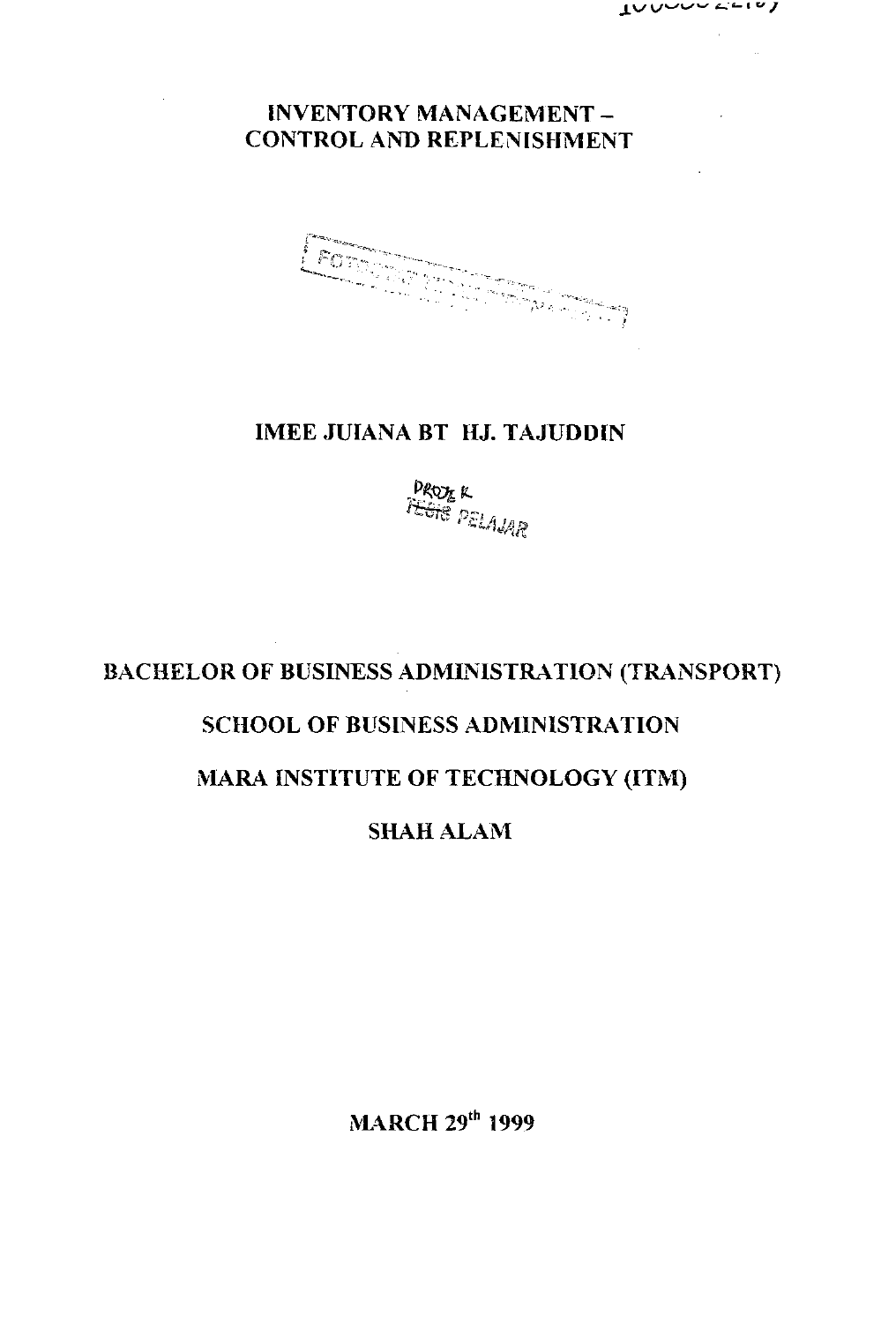# **CONTENT**

 $\cdot$ 

### LIST OF ABBREVIATIONS

#### ACKNOWLEDGEMENT

| <b>CHAPTER I</b>  | 1.0 | <b>INTRODUCTION</b>                               |              |
|-------------------|-----|---------------------------------------------------|--------------|
|                   |     | <b>1.1 BACKGROUND OF STUDY</b>                    | $\mathbf{1}$ |
|                   |     | <b>1.2 OBJECTIVES</b>                             | 9            |
|                   |     | <b>1.3 SCOPE AND LIMITATION</b>                   | 9            |
|                   |     | <b>1.4 PROBLEM STATEMENT</b>                      | 10           |
|                   |     | 1.5 METHODOLOGY                                   | 11           |
| <b>CHAPTER II</b> | 2.0 | <b>THEORETICAL FRAMEWORK</b>                      | 13           |
|                   |     | <b>CHAPTER III 3.0 SAPURA MARKETING SDN. BHD.</b> |              |
|                   |     | <b>AT A GLANCE</b>                                | 37           |
|                   |     | <b>CHAPTER IV 4.0 FINDINGS AND ANALYSIS</b>       | 50           |
| <b>CHAPTER V</b>  | 5.0 | <b>CONCLUSIONS</b>                                |              |
| <b>CHAPTER VI</b> |     | <b>6.0 RECOMMENDATIONS</b>                        |              |

 $\mathcal{L}^{\text{max}}_{\text{max}}$ 

Page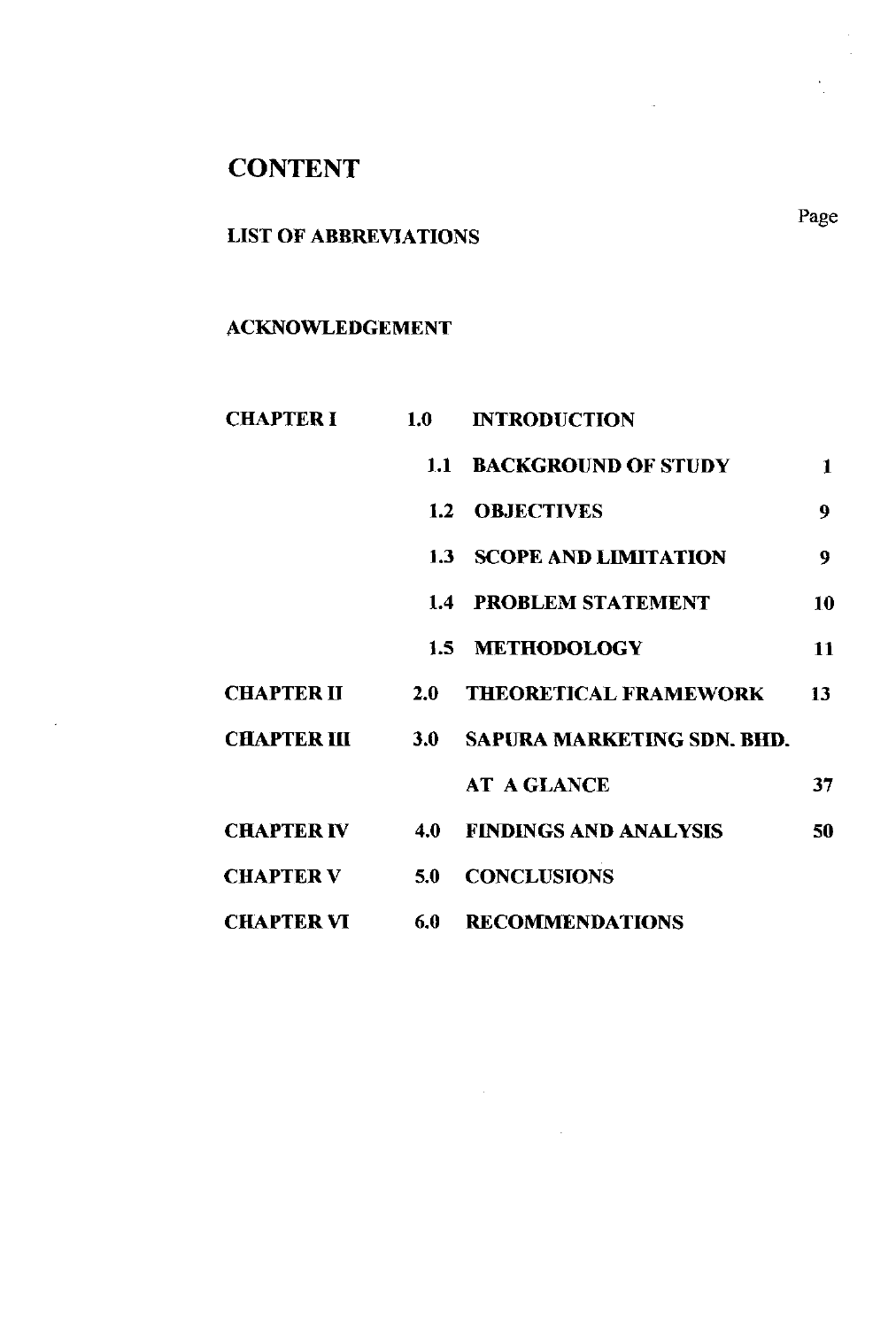**APPENDICES** 

### BIBLIOGRAPHY

#### **CONFIDENTIALITY**

 $\epsilon$ 

#### APPENDICES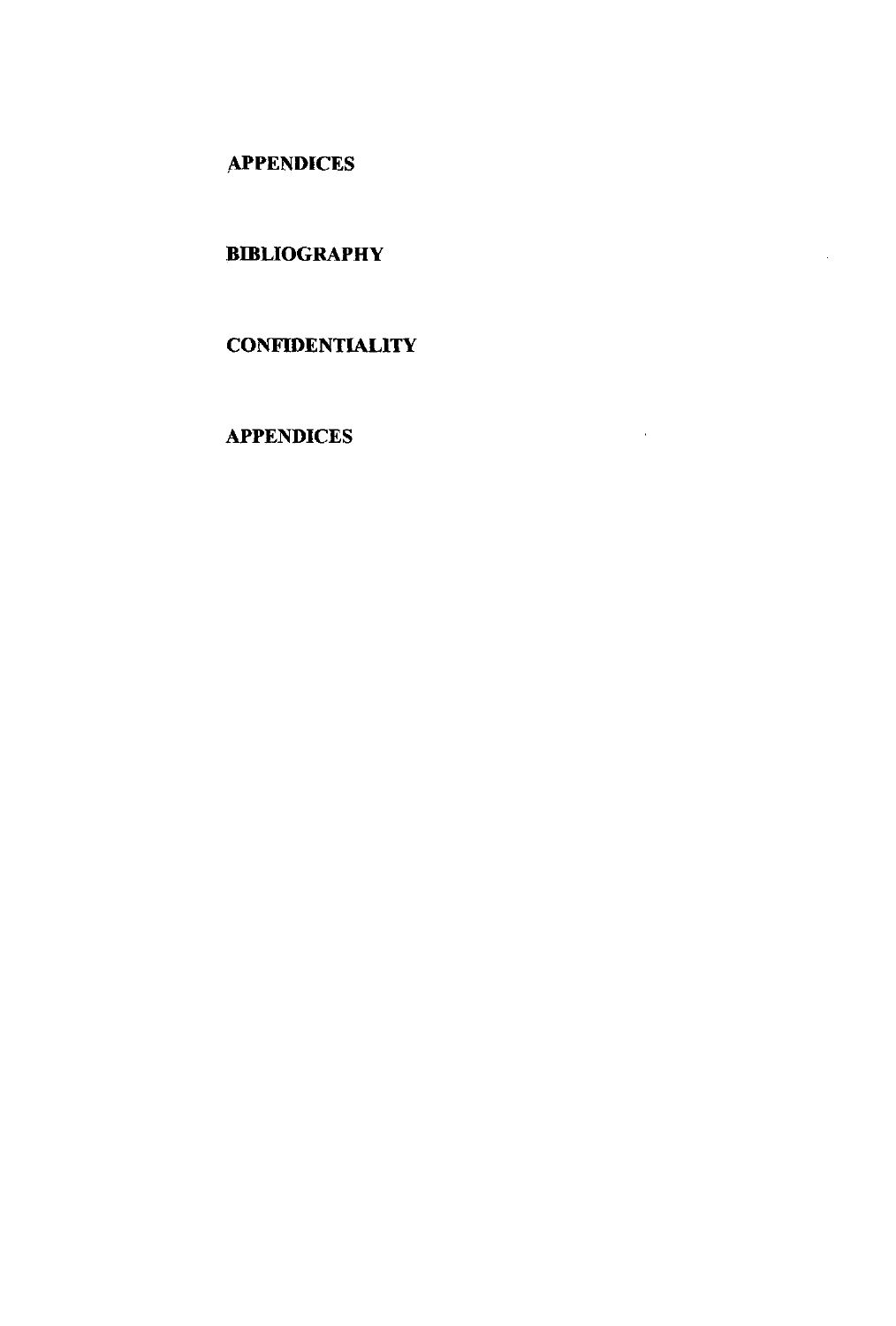### *ACKNOWLEDGEMENT*

First of all, I would like to thank god for giving me the strength and blessings in completing my thesis. I would like to thank my parents, grandmother and siblings for giving me their love and support, from the start of my attachment to Sapura Marketing until the end of my thesis.

To my lecturer and advisor Dr. Tengku Jamaluddin Tengku Mahmud Shah for all his help and ideas. I extend my gratitude to Sapura Marketing Sdn. Bhd. In recruiting me for three an a half months in order to fulfill my final semester requirements. I am grateful to En. Rani, En. Mohd. Noor Abu Samah, En. Samad, Cik Sharifah, Cik Zainon, Cik Rashidah, Cik Mas and the rest of SMSB staff.

My personal thanks to En. Mokhtar in giving me ideas and informations and also to my close friends Kavitha and Shahidah for giving me help and support. Not forgetting my other friends, Yuna, Dahlia, Sai Adila and Murni for their love and support all through my education years in ITM.

Thank  $You -$